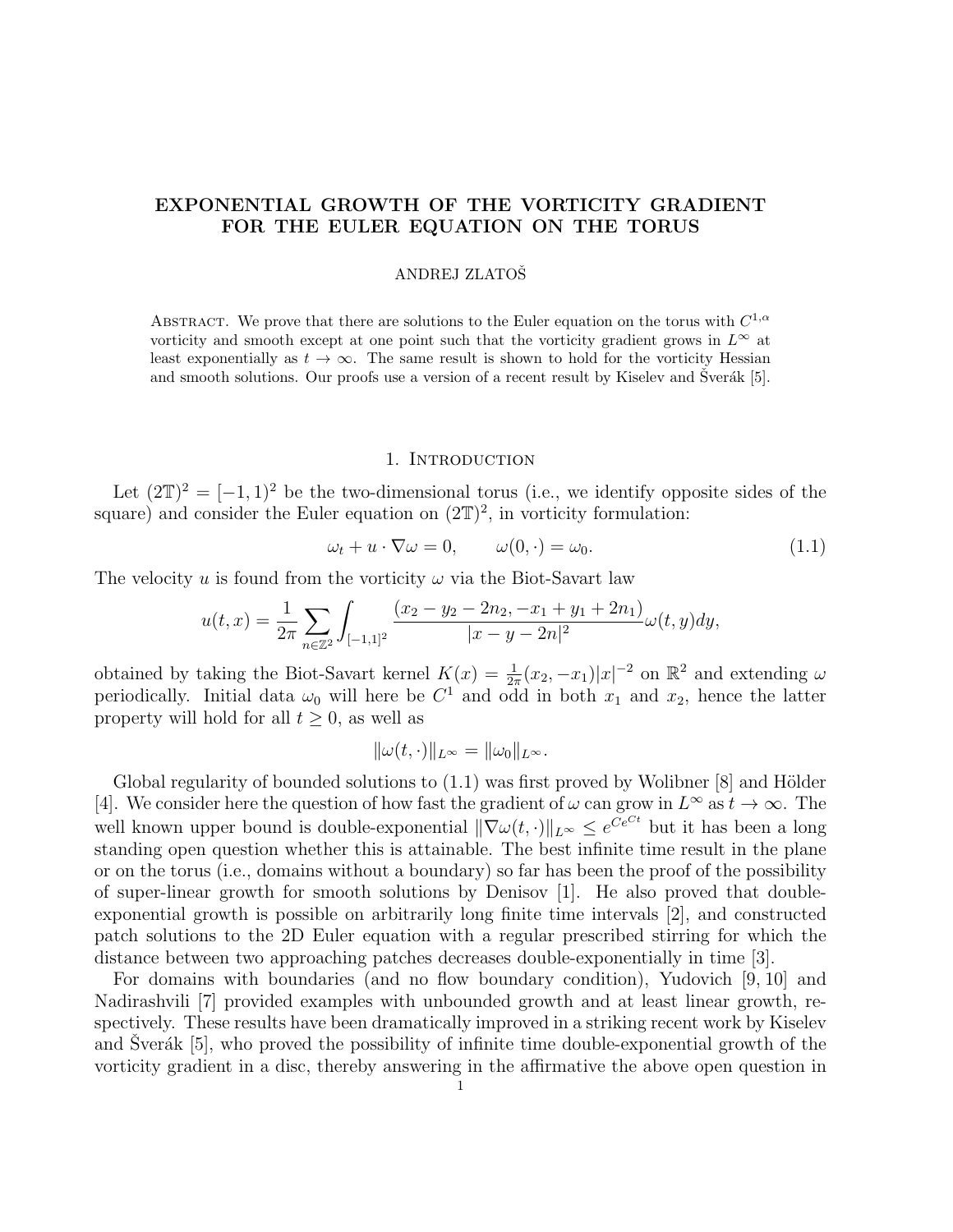#### 2 ANDREJ ZLATOŠ

this setting. The boundary is crucial in [5] and the double-exponential growth is proved to occur on it as well.

Related to this, we note that the double-exponential upper bound is only known for 2D domains with regular boundaries. In fact, Kiselev and the author [6] proved that there are domains whose boundary is smooth except at two points, and on which some solutions to the Euler equation with smooth initial data blow up in finite time. We refer the reader to [5] for more history and further references related to (1.1).

In the present paper we prove that on the torus, at least exponential growth of the vorticity gradient happens for some  $C^{1,\alpha}$  initial data, as well as that such growth is possible for the vorticity Hessian for smooth initial data. Our proof uses a sharper version of a key result from [5] (see Lemma 2.1 below), applied on the torus instead of the disc.

**Theorem 1.1.** (i) For any  $\alpha \in (0,1)$  and  $A < \infty$ , there is  $\omega_0 \in C^{1,\alpha}((2\mathbb{T})^2)$  with  $\|\omega_0\|_{L^{\infty}} \leq 1$ and there is  $T_0 \geq 0$  such that the solution of (1.1) satisfies for all  $T \geq T_0$ ,

$$
\sup_{t \le T} \|\nabla \omega(t, \cdot)\|_{L^{\infty}([0, 2\exp(-AT)]^2)} \ge e^{AT}
$$

.

(ii) For any  $A < \infty$ , there is  $\omega_0 \in C^{\infty}((2\mathbb{T})^2)$  with  $\|\omega_0\|_{L^{\infty}} \leq 1$  and there is  $T_0 \geq 0$  such that the solution of (1.1) satisfies for all  $T \geq T_0$ ,

$$
\sup_{t \le T} \| D^2 \omega(t, \cdot) \|_{L^\infty([0, 2 \exp(-AT)]^2)} \ge e^{AT}.
$$

Our  $\omega_0$  will be very simple. For instance, in (i) it can be smooth except at the origin, with  $\omega_0(r,\phi) = r^{1+\alpha} \sin(2\phi)$  (in polar coordinates) near the origin. Then  $\omega$  remains in  $C^{1,\alpha}$ , and since  $u(t, 0) = 0$  for all  $t > 0$  by symmetry (oddness of  $\omega$  in  $x_1, x_2$ ), it follows that both  $u, \omega$ are smooth except at the origin at all times.

We also note that we will have  $\|\omega_0\|_{L^\infty} = 1$ , but as in [5], this can be arbitrarily small.

Acknowledgements. The author thanks Sergey Denisov and Alexander Kiselev for useful discussions and comments. He also acknowledges partial support by NSF grants DMS-1056327 and DMS-1159133.

## 2. Proof of Theorem 1.1

For  $x \in [0,1]^2$  we let  $\tilde{x} := (-x_1, x_2)$ ,  $\bar{x} := (x_1, -x_2)$ , and  $Q(x) := [x_1, 1] \times [x_2, 1]$ . In what follows, C will always be some universal constant which may change between inequalities.

**Lemma 2.1.** Let  $\omega(t, \cdot) \in L^{\infty}((2\mathbb{T})^2)$  be odd in both  $x_1$  and  $x_2$ . If  $x_1, x_2 \in [0, \frac{1}{2}]$  $\frac{1}{2}$ , then

$$
u_j(t,x) = (-1)^j \left( \frac{4}{\pi} \int_{Q(2x)} \frac{y_1 y_2}{|y|^4} \omega(t,y) dy + B_j(t,x) \right) x_j \qquad (j = 1,2)
$$
 (2.1)

where, with some universal C,

$$
|B_1(t,x)| \le C \|\omega(t,\cdot)\|_{L^\infty} \left(1 + \min\left\{\log\left(1 + \frac{x_2}{x_1}\right), x_2 \frac{\|\nabla\omega(t,\cdot)\|_{L^\infty([0,2x_2]^2)}}{\|\omega(t,\cdot)\|_{L^\infty}}\right\}\right),\tag{2.2}
$$

$$
|B_2(t,x)| \le C \|\omega(t,\cdot)\|_{L^\infty} \left(1 + \min\left\{\log\left(1 + \frac{x_1}{x_2}\right), x_1 \frac{\|\nabla\omega(t,\cdot)\|_{L^\infty([0,2x_1]^2)}}{\|\omega(t,\cdot)\|_{L^\infty}}\right\}\right). \tag{2.3}
$$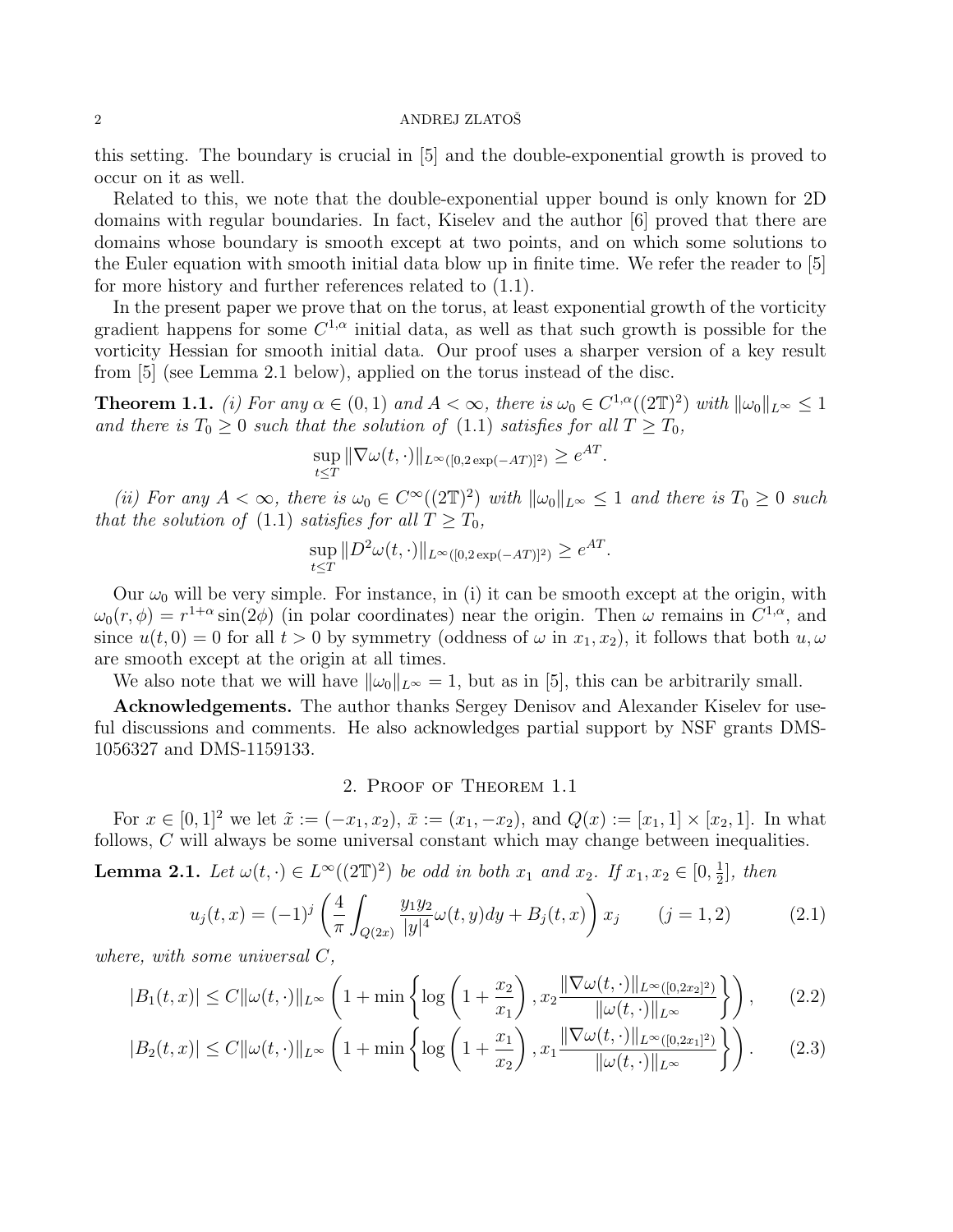Remark. If  $cx_1 \geq x_2$  (resp.  $cx_2 \geq x_1$ ) for some  $c < \infty$ , then the min can obviously be dropped in (2.2) (resp. (2.3)) as long as  $C = C(c)$ . This version of these formulas was proved in [5] on the disc. In that case  $Q(2x)$  can be replaced by  $Q(x)$  as well, which is done in [5].

*Proof.* Let us only consider  $j = 1$  because  $j = 2$  follows by symmetry: K shows that if  $\tilde{\omega}(t,x) := \omega(t,x_2,x_1)$ , then  $\tilde{u}(t,x) = -(u_2(t,x_2,x_1), u_1(t,x_2,x_1))$ . The Biot-Savart law gives

$$
u_1(t,x) = \frac{2}{\pi} \sum_{n \in \mathbb{Z}^2} \int_{[0,1]^2} \left[ \frac{y_1(x_1 - 2n_1)(x_2 - y_2 - 2n_2)}{|x - (y + 2n)|^2 |x - (\tilde{y} + 2n)|^2} - \frac{y_1(x_1 - 2n_1)(x_2 + y_2 - 2n_2)}{|x - (\bar{y} + 2n)|^2 |x - (-y + 2n)|^2} \right] \omega(t,y) dy,
$$
\n(2.4)

by using the symmetries  $\omega(t, \tilde{y}) = -\omega(t, y)$  and then  $\omega(t, \bar{y}) = -\omega(t, y)$  to express the integral over  $[-1, 1]^2$  via that over  $[0, 1]^2$ .

Let us first consider the right-hand side of  $(2.4)$  with the term  $n = (0, 0)$  removed. The first term in the integral equals (recall that  $x_1, x_2 \in [0, \frac{1}{2}]$  $\frac{1}{2}]$ 

$$
\frac{-2y_1n_1(x_2 - y_2 - 2n_2)}{|x - (y + 2n)|^2|x - (\tilde{y} + 2n)|^2} + x_1O(|n|^{-3}).
$$

We combine it with the same term for  $\tilde{n} = (-n_1, n_2)$  to obtain

$$
\frac{-32y_1n_1(x_2-y_2-2n_2)x_1[n_1(x_2-y_2-2n_2)^2+x_1^2-y_1^2+4n_1^2]}{|x-(y+2n)|^2|x-(\tilde{y}+2n)|^2|x-(y+2\tilde{n})|^2|x-(\tilde{y}+2\tilde{n})|^2}+x_1O(|n|^{-3})=x_1O(|n|^{-3}).
$$

This means that

$$
\left|\frac{2}{\pi}\sum_{n\neq(0,0)}\int_{[0,1]^2}\frac{y_1(x_1-2n_1)(x_2-y_2-2n_2)}{|x-(y+2n)|^2|x-(\tilde{y}+2n)|^2}\omega(t,y)dy\right|\leq Cx_1\|\omega(t,\cdot)\|_{L^\infty}.
$$

An identical argument proves this also for the second term in (2.4).

We therefore only need to consider the term with  $n = (0, 0)$ , which is  $x_1$  times

$$
\frac{2}{\pi} \int_{[0,1]^2} \left[ \frac{y_1(x_2 - y_2)}{|x - y|^2 |x - \tilde{y}|^2} - \frac{y_1(x_2 + y_2)}{|x - \bar{y}|^2 |x + y|^2} \right] \omega(t, y) dy. \tag{2.5}
$$

 $\overline{1}$ 

We will show that this equals to  $\frac{4}{\pi}$  times the integral in (2.1), plus an error controlled by the right-hand side of (2.2), thus proving (2.1). We will again only consider the first term in the integral since the second will be handled in the same way.

We separate the integral into either 3 or 4 regions. If  $x_1 \ge x_2$ , then these regions will be  $Q(2x), [0, 2x_1] \times [0, 1],$  and  $[2x_1, 1] \times [0, 2x_2]$ . If  $x_1 < x_2$ , we also split the last region into  $[2x_1, 2x_2] \times [0, 2x_2]$  and  $[2x_2, 1] \times [0, 2x_2]$ . The 3 region case is parallel to the treatment in [5] (where the domain is a disc). In the 4 region case we need to obtain an extra estimate for the integral over  $[2x_1, 2x_2] \times [0, 2x_2]$  (this is not necessary for the second term in (2.5)).

We start with  $Q(2x)$ , where we have

$$
\int_{Q(2x)} \frac{y_1 x_2}{|x - y|^2 |x - \tilde{y}|^2} dy \le C \int_{Q(2x)} \frac{|x|}{|y|^3} dy \le C \int_{|2x|}^1 \frac{|x|}{r^2} dr \le C.
$$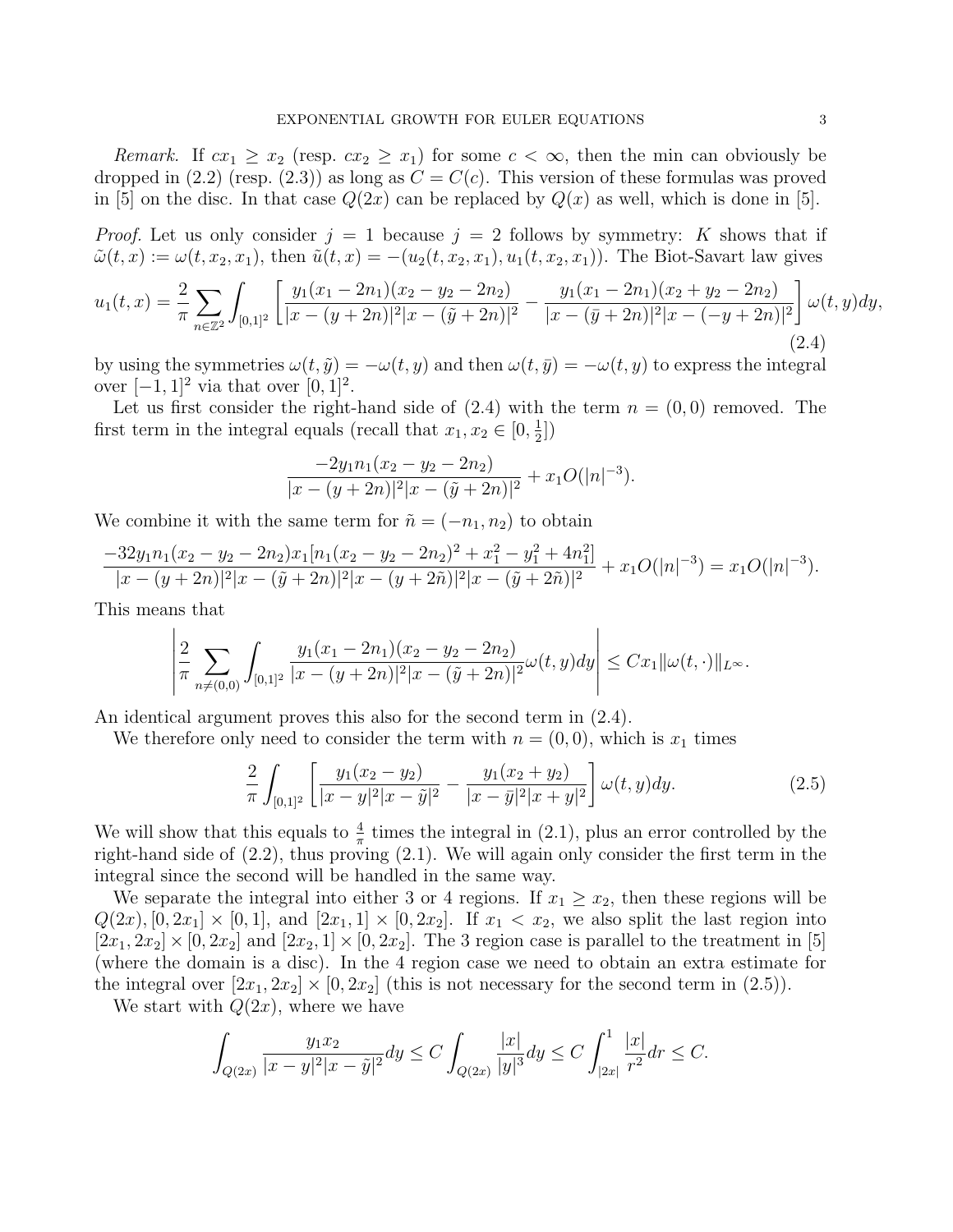In  $Q(2x)$  also

$$
\frac{y_1y_2}{|x-y|^2|x-\tilde{y}|^2} - \frac{y_1y_2}{|y|^4} = \frac{O(|x||y|^5)}{|y|^8} = O(|x||y|^{-3}),
$$

so the integral of the absolute value of this difference over  $Q(2x)$  is also bounded by

$$
C\int_{|2x|}^1\frac{|x|}{r^2}dr\leq C.
$$

Hence integration of the first term in (2.5) over  $Q(2x)$  gives  $(\frac{2}{\pi}$  times) the integral in (2.1), plus an error bounded by  $C\|\omega(t, \cdot)\|_{L^{\infty}}$ . (Integration of the second term in (2.5) gives the same, whence the factor of  $\frac{4}{\pi}$  in (2.1).)

Next integrate over  $[0, 2x_1] \times [0, 1]$ . After substituting  $z_j := y_j - x_j$ , the absolute value of the integral of the first term in (2.5) can be bounded by  $\|\omega(t, \cdot)\|_{L^{\infty}}$  times

$$
C\int_0^{x_1} \int_0^1 \frac{x_1 z_2}{(z_1^2 + z_2^2)(x_1^2 + z_2^2)} dz_2 dz_1 = C\int_0^1 \frac{x_1}{x_1^2 + z_2^2} \arctan \frac{x_1}{z_2} dz_2 \le C\frac{\pi}{2} \arctan \frac{1}{x_1} \le C.
$$

Finally, the corresponding integral over  $[2x_1, 1] \times [0, 2x_2]$  is bounded by  $\|\omega(t, \cdot)\|_{L^\infty}$  times

$$
C\int_{x_1}^1 \int_0^{x_2} \frac{z_1 z_2}{(z_1^2 + z_2^2)^2} dz_2 dz_1 \le C \int_0^{x_2} \frac{z_2}{x_1^2 + z_2^2} dz_2 \le C \log \frac{x_1^2 + x_2^2}{x_1^2} \le C \log \left(1 + \frac{x_2}{x_1}\right).
$$

This gives the first term in the min in (2.2). If  $x_1 \ge x_2$ , then we are done because the min is  $\leq 1$  and can be absorbed in the 1 in (2.2).

So let us assume  $x_1 < x_2$ , and perform the above integration over  $[2x_2, 1] \times [0, 2x_2]$  instead of  $[2x_1, 1] \times [0, 2x_2]$ . We see that the integral is bounded by  $C||\omega(t, \cdot)||_{L^{\infty}}\log(1 + \frac{x_2}{x_2})$  $C\|\omega(t, \cdot)\|_{L^{\infty}}\log 2$ , and therefore it only remains to consider the integral over the remaining set  $[2x_1, 2x_2] \times [0, 2x_2]$ . Let us denote  $M := \|\nabla \omega(t, \cdot)\|_{L^{\infty}([0, 2x_2]^2)}$  and write  $\omega(t, y) = v(t, y_1) +$  $w(t, y)$ , where  $v(t, y_1) := \omega(t, y_1, x_2)$  and so

$$
|w(t,y)| = |\omega(t,y_1,y_2) - \omega(t,y_1,x_2)| \le M|x_2 - y_2|.
$$

For  $y_1 \in [2x_1, 2x_2]$  we have with  $z := y_2 - x_2$ ,

$$
\int_0^{2x_2} \frac{y_1(x_2 - y_2)}{|x - y|^2 |x - \tilde{y}|^2} v(t, y_1) dy_2 = \int_{-x_2}^{x_2} \frac{-y_1 z}{[(x_1 - y_1)^2 + z^2][(x_1 + y_1)^2 + z^2]} v(t, y_1) dz = 0
$$

and we also have

$$
\left| \int_{2x_1}^{2x_2} \int_0^{2x_2} \frac{y_1(x_2 - y_2)w(t, y)}{|x - y|^2 |x - \tilde{y}|^2} dy_2 dy_1 \right| \le CM \int_{2x_1}^{2x_2} \int_0^{x_2} \frac{y_1 z^2}{(y_1^2 + z^2)^2} dz dy_1 \le CM \int_0^{x_2} \frac{z^2}{x_1^2 + z^2} dz \le CMx_2.
$$

This gives the second term in the min in (2.2).

We note that for the second term in (2.5), one can always integrate over  $[2x_1, 1] \times [0, 2x_2]$ because the substitution  $z_1 := y_1 - x_1$  and  $z_2 := y_2 + x_2$  yields

$$
C \int_{x_1}^1 \int_{x_2}^{3x_2} \frac{z_1 z_2}{(z_1^2 + z_2^2)^2} dz_2 dz_1 \le C \int_{x_2}^{3x_2} \frac{z_2}{x_1^2 + z_2^2} dz_2 \le C \log \frac{x_1^2 + 3x_2^2}{x_1^2 + x_2^2} \le C.
$$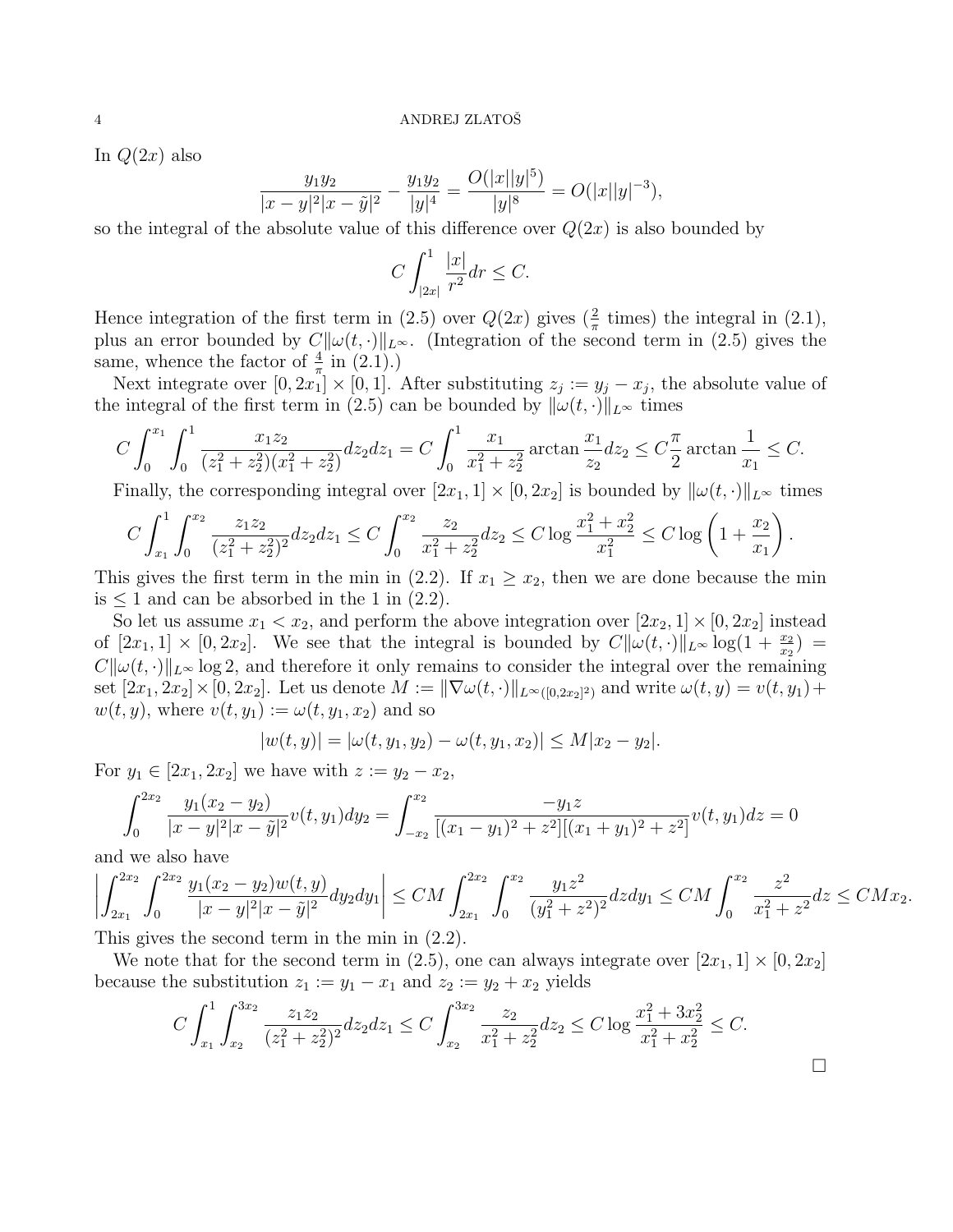*Proof of Theorem 1.1.* (i) Given  $\alpha$  and A, pick a function  $\omega_0 : (2\mathbb{T})^2 \to [-1,1]$  which is odd in both  $x_1$  and  $x_2$ , non-negative on  $[0, 1]^2$  and equal to 1 on a subset of  $[0, 1]^2$  of measure 1 - δ (for some  $\delta \in (0, \frac{1}{10})$  to be chosen later), with  $\omega_0 \in C^{1,\alpha}((2\mathbb{T})^2) \cap C^{\infty}_{loc}((2\mathbb{T})^2 \setminus \{0\})$ and  $\omega_0(s,s) = s^{1+\alpha}$  for  $s \in [0,\delta]$ . For instance, on  $B_\delta(0)$  we could have in polar coordinates and  $\omega_0(s, s) = s^{-(s-1)}$  for  $s \in [0, \omega_0(r, \phi)] = (r/\sqrt{2})^{1+\alpha} \sin(2\phi)$ .

Take any  $T \geq T_0 := \frac{1}{A} |\log \delta|$  so that  $e^{-AT} \leq \delta$ , let  $X(t)$  solve  $X'(t) = u(t, X(t))$  with  $X(0) = (e^{-aAT}, e^{-aAT})$  for some  $a > 1$  to be chosen later, and let  $T' := \min\{T, T^*\}$ , with  $T^*$ the exit time of X from the square  $[0, e^{-AT}]^2$ . Obviously,

$$
\omega(t, X(t)) = \omega_0(X(0)) = e^{-a(1+\alpha)AT}
$$
\n(2.6)

for all  $t > 0$ . Let us also assume that

$$
\sup_{t \le T} \|\nabla \omega(t, \cdot)\|_{L^{\infty}([0, 2\exp(-AT)]^2)} \le e^{AT}
$$
\n(2.7)

because otherwise we are done. Since  $X(t) \in [0, e^{-AT}]^2$  for  $t \leq T'$ ,

$$
x_2 \|\nabla \omega(t, \cdot)\|_{L^\infty([0, 2x_2]^2)} \le 1
$$
\n(2.8)

in (2.2) when  $t \leq T'$  and  $x = X(t)$  (and the same estimate applies to (2.3)). We then have (2.1) with  $|B_j(t, X(t))| \leq C$  for  $t \leq T'$  (recall that  $\|\omega(t, \cdot)\|_{L^\infty} = \|\omega_0\|_{L^\infty} = 1$ ).

A crucial observation of [5] is that  $\omega_0 \geq 0$  on  $[0, 1]^2$  and  $\omega_0 = 1$  on a subset of  $[0, 1]^2$ of measure  $1 - \delta$  (along with the distribution function of  $\omega(t, \cdot)$  being the same for all t) guarantees that the integral in (2.1) is no less than  $\frac{1}{C}|\log \delta|$  when  $\delta < \frac{1}{10}$  and  $x \in [0, \delta]^2$ , for some universal  $C > 0$ . (If instead we had odd  $\omega_0 : (2\mathbb{T})^2 \to [-\varepsilon, \varepsilon]$  equal to  $\varepsilon$  on a subset of [0, 1]<sup>2</sup> of measure  $1 - \delta$ , then this would be  $\frac{\varepsilon}{C}$  log  $\delta$ , and our proof would be unchanged.)

So if we denote by  $k(t)$  the value of the integral in (2.1) for  $x = X(t)$ , multiplied by  $\frac{4}{\pi}$ , then  $k(t) \geq \frac{1}{C}$  $\frac{1}{C} |\log \delta|$  for  $t \leq T'$ . Hence we have for  $t \leq T'$ ,

$$
u_1(t, X(t)) \le -\left(\frac{1}{C}|\log \delta| - C\right)X_1(t),\tag{2.9}
$$

$$
u_2(t, X(t)) \ge \left(\frac{1}{C}|\log \delta| - C\right)X_2(t). \tag{2.10}
$$

If we take  $\delta < e^{-C^2}$ , it follows that  $X_1(T') < e^{-AT}$  and  $T' \leq (a-1)AT(\frac{1}{C}|\log \delta| - C)^{-1}$ .  $\mathcal{C}_{0}^{(n)}$ We will in fact pick  $\delta \leq e^{-C(a-1)A-C^2}$  so that also  $(a-1)A(\frac{1}{C}$  $\frac{1}{C}|\log \delta| - C)^{-1} < 1.$  Hence  $T' = T^* < T$  and  $X_2(T') = e^{-AT}$ . In addition,

$$
\left| \frac{d}{dt} \left[ \log X_1(t) + \log X_2(t) \right] \right| \le C \tag{2.11}
$$

for  $t \leq T'$  by Lemma 2.1 and (2.8). Therefore,

 $\log X_1(T') \leq \log X_1(0) - \log X_2(T') + \log X_2(0) + CT' \leq [-2aA + A + C]T.$  (2.12) But this, (2.6), and  $\omega(t, 0, e^{-AT}) = 0$  give

$$
\log \|\nabla \omega(T',\cdot)\|_{L^\infty([0,\exp(-AT)]^2)} \ge \log \frac{\omega(T',X(T'))}{X_1(T')} \ge [a(1-\alpha)A-A-C]T,
$$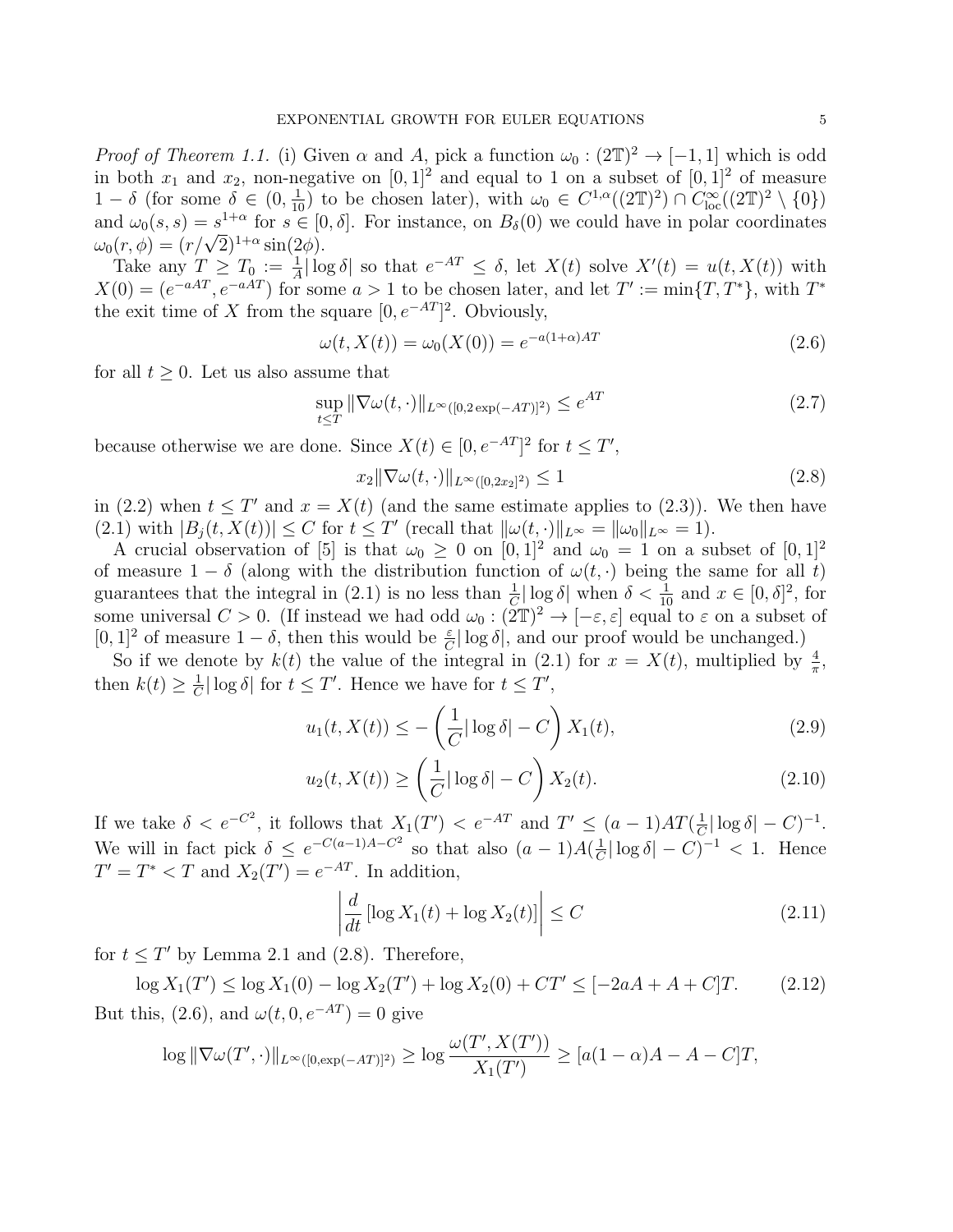which equals  $AT$  if we pick

$$
a := \frac{2A + C}{(1 - \alpha)A}
$$

and then  $\delta$  as above. The proof of (i) is finished because  $T' \leq T$ .

(ii) Given A, pick  $\omega_0 : (2\mathbb{T})^2 \to [-1,1]$  which is odd in both  $x_1$  and  $x_2$ , non-negative on [0, 1]<sup>2</sup> and equal to 1 on a subset of  $[0, 1]$ <sup>2</sup> of measure  $1 - \delta$  (for some  $\delta \in (0, \frac{1}{10})$  to be chosen later), smooth, and with  $\omega_0(x_1, x_2) = \sin^3(\pi x_1) \sin(\pi x_2)$  when  $\min\{|x_1|, |x_2|\} \leq \frac{\delta}{4}$ .

Take any  $T \geq T_0 := \frac{1}{|A|} \log \frac{\delta}{4}$  so that  $e^{-AT} \leq \frac{\delta}{4}$  $\frac{\delta}{4}$ , let  $X(t)$  solve  $X'(t) = u(t, X(t))$  with  $X(0) = (e^{-AT}, e^{-(2a-1)AT})$  for some  $a > 1$  to be chosen later, and let  $T' := \min\{T, T^*\}$ , with  $T^*$  the exit time of X from the square  $[0, e^{-AT}]^2$ . Obviously,

$$
\omega(t, X(t)) = \omega_0(X(0)) = \sin^3(\pi e^{-AT})\sin(\pi e^{-(2a-1)AT}) \ge e^{-(2a+2)AT}
$$
\n(2.13)

for all  $t \geq 0$ . Let us also assume (2.7) (because otherwise we are done, using  $\nabla \omega(t,0) = 0$ ). As above, we obtain (2.1) with  $|B_j(t, X(t))| \leq C$  for  $t \leq T'$ .

We thus again have  $(2.9)-(2.11)$  for  $t \leq T'$ , as well as  $X_2(T') = e^{-AT} > X_1(T')$  and  $T' = T^* < T$ , provided we pick  $\delta < e^{-C(2a-2)A-C^2}$ . So (2.12) follows as well and then by  $(2.13),$ 

$$
\log \sup_{s \in [0, \exp([-2aA + A + C]T)]} \omega_{x_1}(T', s, e^{-AT}) \ge \log \frac{\omega(T', X(T'))}{X_1(T')} \ge -[3A + C]T. \tag{2.14}
$$

The result will follow if we can show that  $\omega_{x_1}(T', 0, e^{-AT}) = 0$ , because this and (2.14) imply

$$
\log ||D^2 \omega(T', \cdot)||_{L^{\infty}([0, \exp(-AT)]^2)} \geq [2aA - 4A - 2C]T,
$$

provided  $a \geq 1 + \frac{C}{2A}$  (so that  $-2aA + A + C \leq -A$ ). Then we only need to pick

$$
a := \frac{5A + 2C}{2A}
$$

.

Let  $v(t, x) := \omega_{x_1}(t, x)$ . Then

$$
v_t + u_1v_{x_1} + u_2v_{x_2} + (u_1)_{x_1}v + (u_2)_{x_1}\omega_{x_2} = 0.
$$

We have  $u_1(t, 0, x_2) = 0 = \omega(t, 0, x_2)$  by symmetry, so also  $\omega_{x_2}(t, 0, x_2) = 0$ . This shows that if we denote  $w(t,s) := v(t,0,s)$  for  $s \in 2\mathbb{T}$ , then for  $(t,s) \in \mathbb{R}^+ \times 2\mathbb{T}$ ,

$$
w_t + u_2(t, 0, s)w_s + (u_1)_{x_1}(t, 0, s)w = 0.
$$

Since  $w(0,s) = (\omega_0)_{x_1}(0,s) = 0$  and u is smooth, it follows that  $w \equiv 0$ . Thus we indeed obtain  $\omega_{x_1}(T', 0, e^{-AT}) = 0$ , and the proof of (ii) is finished.

#### **REFERENCES**

- [1] S. Denisov, Infinite superlinear growth of the gradient for the two-dimensional Euler equation. Discrete Contin. Dyn. Syst. A 23 (2009), 755–764.
- [2] S. Denisov, Double-exponential growth of the vorticity gradient for the two-dimensional Euler equation Proceedings of the AMS, to appear.
- [3] S. Denisov, The sharp corner formation in 2D Euler dynamics of patches: infinite double exponential rate of merging, Arch. Rational Mech. Anal., to appear.